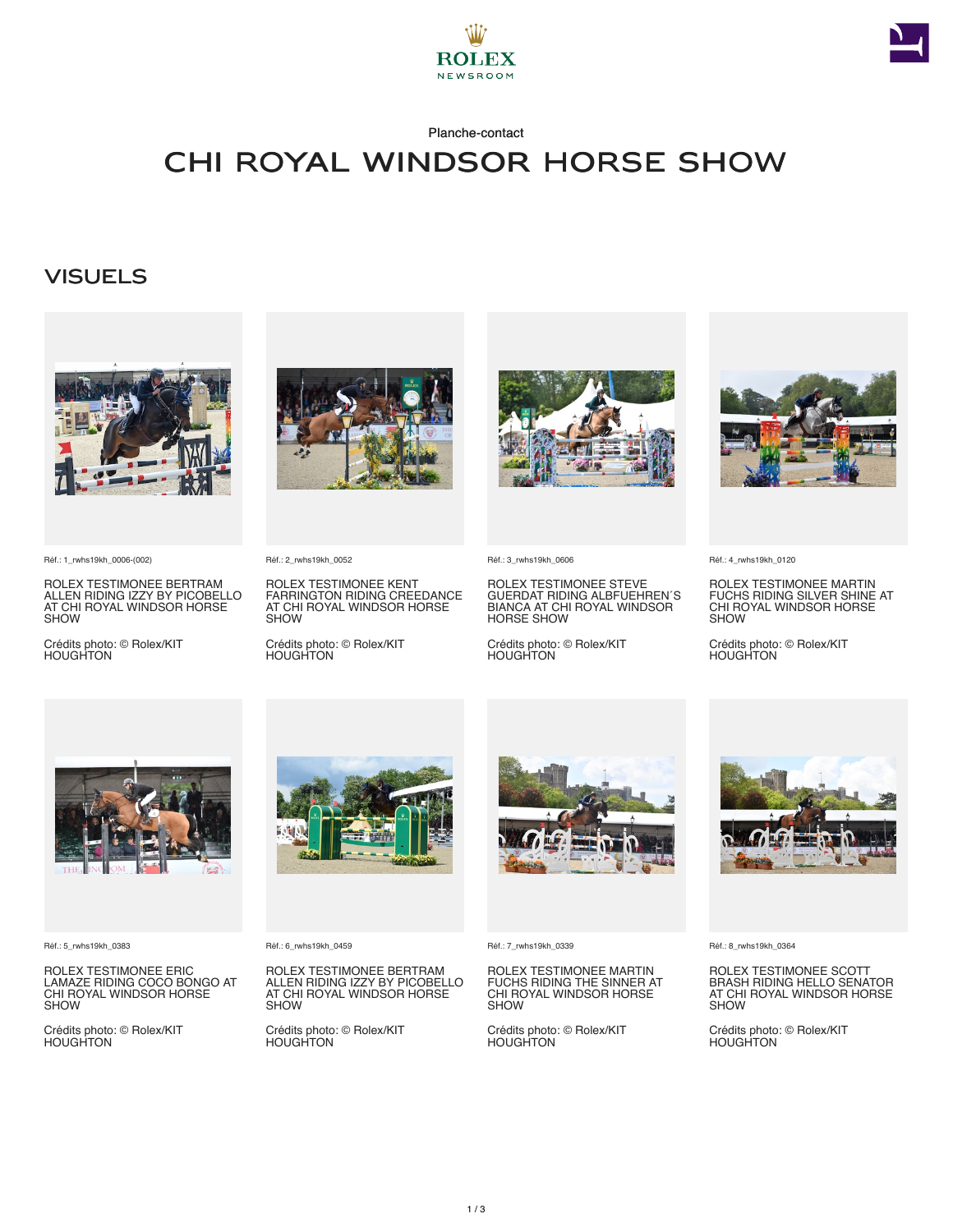

#### Planche-contact

## CHI Royal Windsor Horse Show



Réf.: 9\_rwhs19kh\_0490

ROLEX TESTIMONEE KENT FARRINGTON RIDING CREEDANCE IN THE ROLEX GRAND PRIX AT CHI ROYAL WINDSOR HORSE SHOW

Crédits photo: © Rolex/KIT **HOUGHTON** 





SECOND PLACE IN THE ROLEX GRAND PRIX AT CHI ROYAL WINDSOR HORSE SHOW, SIMON DELESTRE AND HERMES RYAN

Crédits photo: © Rolex/KIT HOUGHTON



Réf.: 11\_funnellw\_rwhs19kh\_0512

THIRD PLACE IN THE ROLEX GRAND PRIX AT CHI ROYAL WINDSOR HORSE SHOW, WILLIAM FUNNELL AND BILLY DIAMO

Crédits photo: © Rolex/KIT HOUGHTON



Réf.: 12\_rwhs19kh\_0698

ROLEX TESTIMONEE KENT FARRINGTON RIDING CREEDANCE IN THE ROLEX GRAND PRIX AT CHI ROYAL WINDSOR HORSE SHOW

Crédits photo: © Rolex/KIT HOUGHTON

Réf.: 13\_rwhs19kh\_0606

ROLEX TESTIMONEE STEVE GUERDAT RIDING ALBFUEHREN´S BIANCA IN THE ROLEX GRAND PRIX AT CHI ROYAL WINDSOR HORSE SHOW

Crédits photo: © Rolex/KIT HOUGHTON



Réf.: 14\_rwhs19kh\_0735

ROLEX TESTIMONEE MARTIN FUCHS RIDING THE SINNER IN THE ROLEX GRAND PRIX AT CHI ROYAL WINDSOR HORSE SHOW

Crédits photo: © Rolex/KIT HOUGHTON



Réf.: 15\_voneckermannh\_rwhs19kh\_0694

FIRST PLACE IN THE ROLEX GRAND PRIX AT CHI ROYAL WINDSOR HORSE SHOW, HENRIK VON ECKERMANN AND TOVEKS MARY LOU

Crédits photo: © Rolex/KIT HOUGHTON



Réf.: 16\_rwhs19kh\_0579

ROLEX TESTIMONEE ERIC LAMAZE RIDING CHACCO KID IN THE ROLEX GRAND PRIX AT CHI ROYAL WINDSOR HORSE SHOW

Crédits photo: © Rolex/KIT **HOUGHTON**